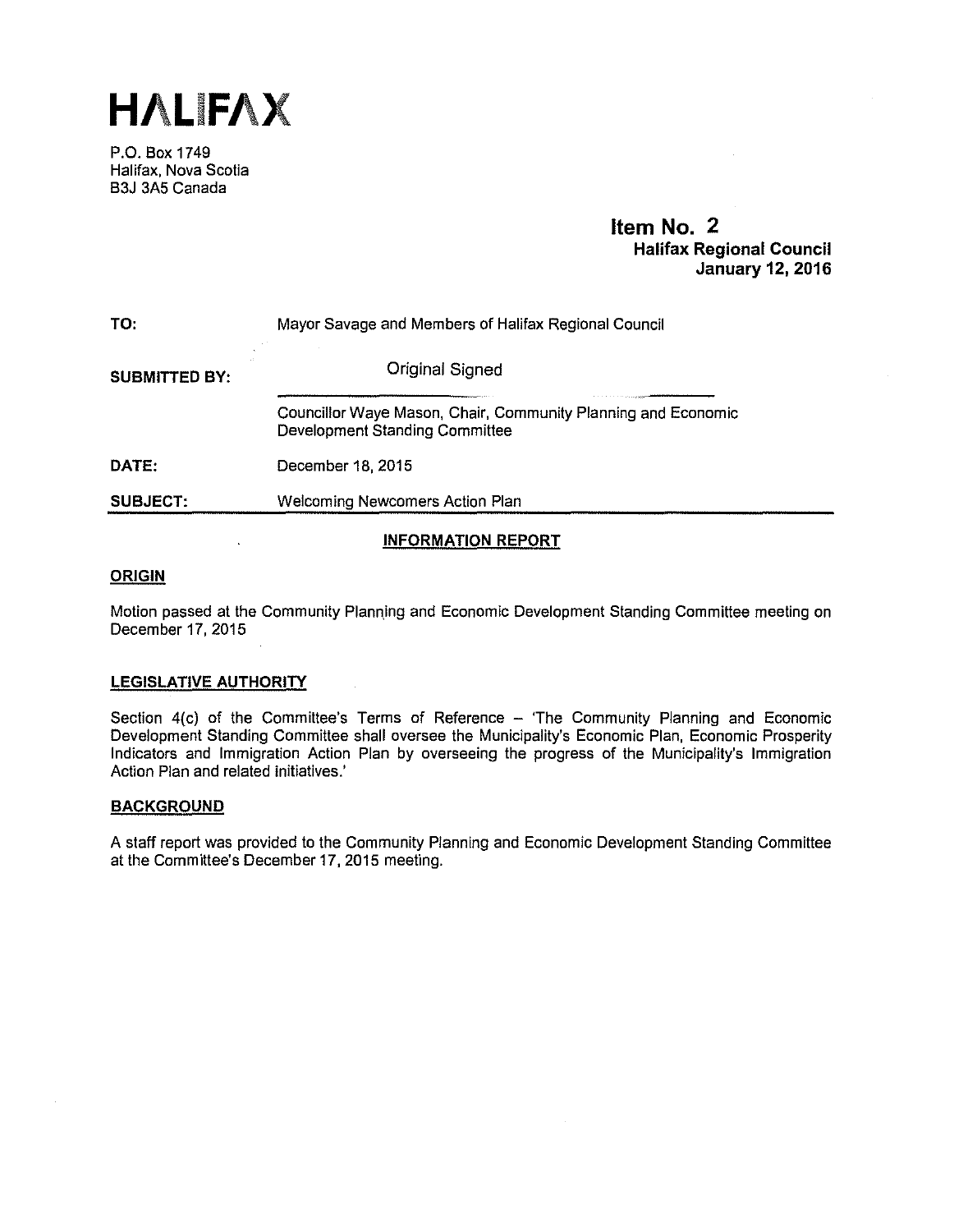#### **DISCUSSION**

The Committee considered the report and passed a motion to send this report to Regional Council as an information item.

#### **FINANCIAL IMPLICATIONS**

Financial implications are addressed in the attached staff report.

### **COMMUNITY ENGAGEMENT**

Community engagement is addressed in the attached staff report.

#### **ATTACHMENTS**

Attachment 'A' - Staff report dated December 7, 2015

A copy of this report can be obtained online at http://www.halifax.ca/council/agendasc/cagenda.php then choose the appropriate meeting date, or by contacting the Office of the Municipal Clerk at 902.490.4210, or Fax 902.490.4208.

Report Prepared by: Sheilagh Edmonds, Legislative Assistant, (902) 490-6520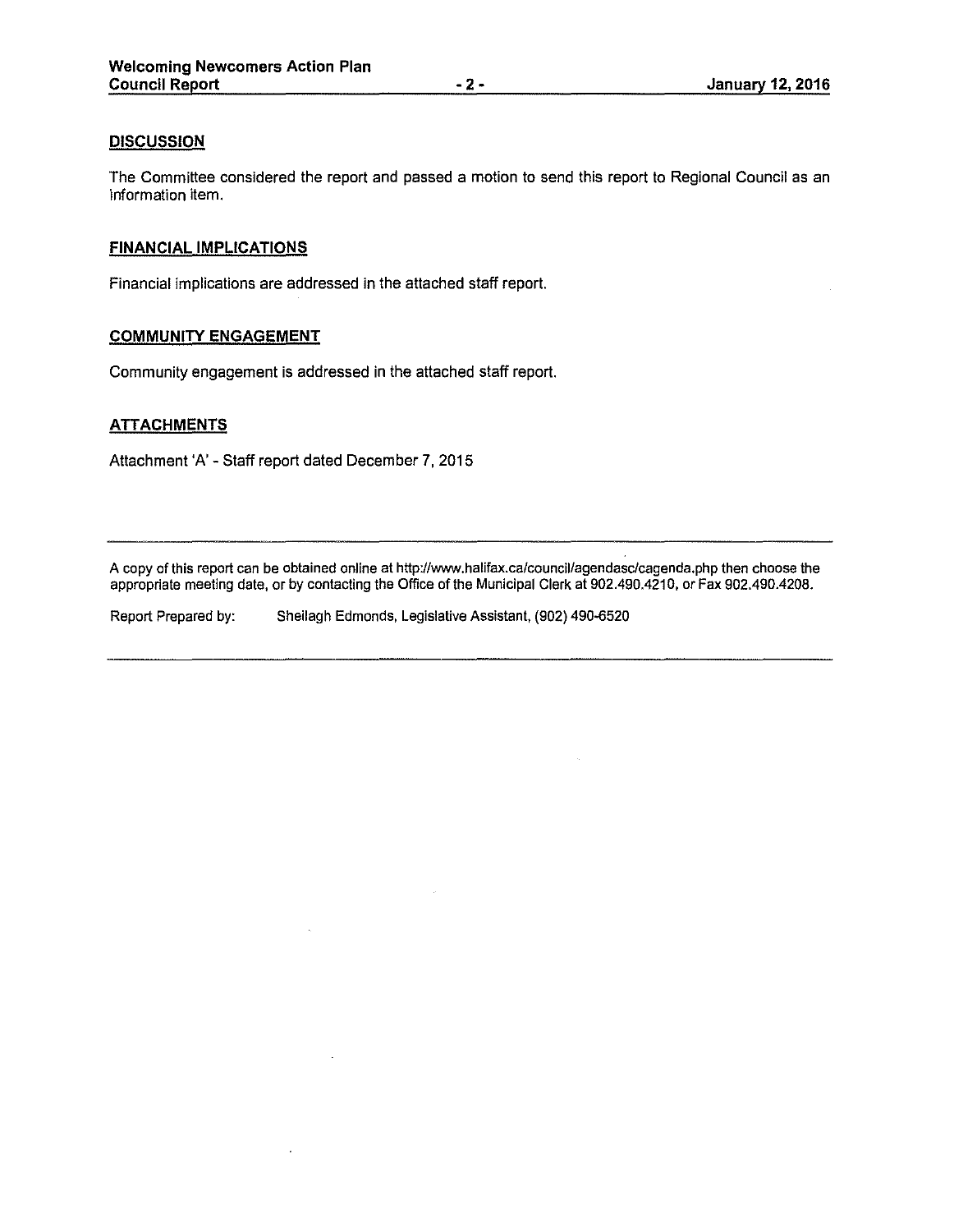

P.O. Box 1749 Halifax, Nova Scotia B3J 3A5 Canada

# **Item No. Community Planning and Economic Development 17 December 2015**

**TO:**  Chair and Members of Community Planning and Economic Development

Original Signed

**SUBMITTED BY:** 

Maggie MacDonald, Managing Director, Government Relations and External Affairs

**DATE:**  December 7, 2015

#### **SUBJECT: Welcoming Newcomers Action Plan**

#### **ORIGIN**

May 10, 2005 Halifax Regional Council adopted a vision for immigration.

October 18, 2005 Halifax Regional Council was provided an Information Report and accompanying HRM Immigration Action Plan.

April 30, 2013 Halifax Regional Council directed staff to provide a report outlining the benefits and costs of having HRM negotiate a funding agreement with Citizenship and Immigration Canada (CIC) for 3-year funding, to house the Local Immigration Partnership (LIP) Coordinator.

June 25, 2013 Halifax Regional Council:

- 1. Approved the updated Welcoming Newcomers Action Plan
- 2. Authorized staff to seek funding in the amount of \$160,473 from Citizenship and Immigration Canada for 3 year funding, to administer the part time Local Immigration Partnership Coordinator.

### **LEGISLATIVE AUTHORITY**

The Council may expend money required by the Municipality for promotion and attraction of institutions, industries and businesses, the stabilization and expansion of employment opportunities and the economic development of the Municipality.

#### **RECOMMENDATION**

It is recommended that the CPED forward the Welcoming Newcomers Action Plan update to Regional **Council**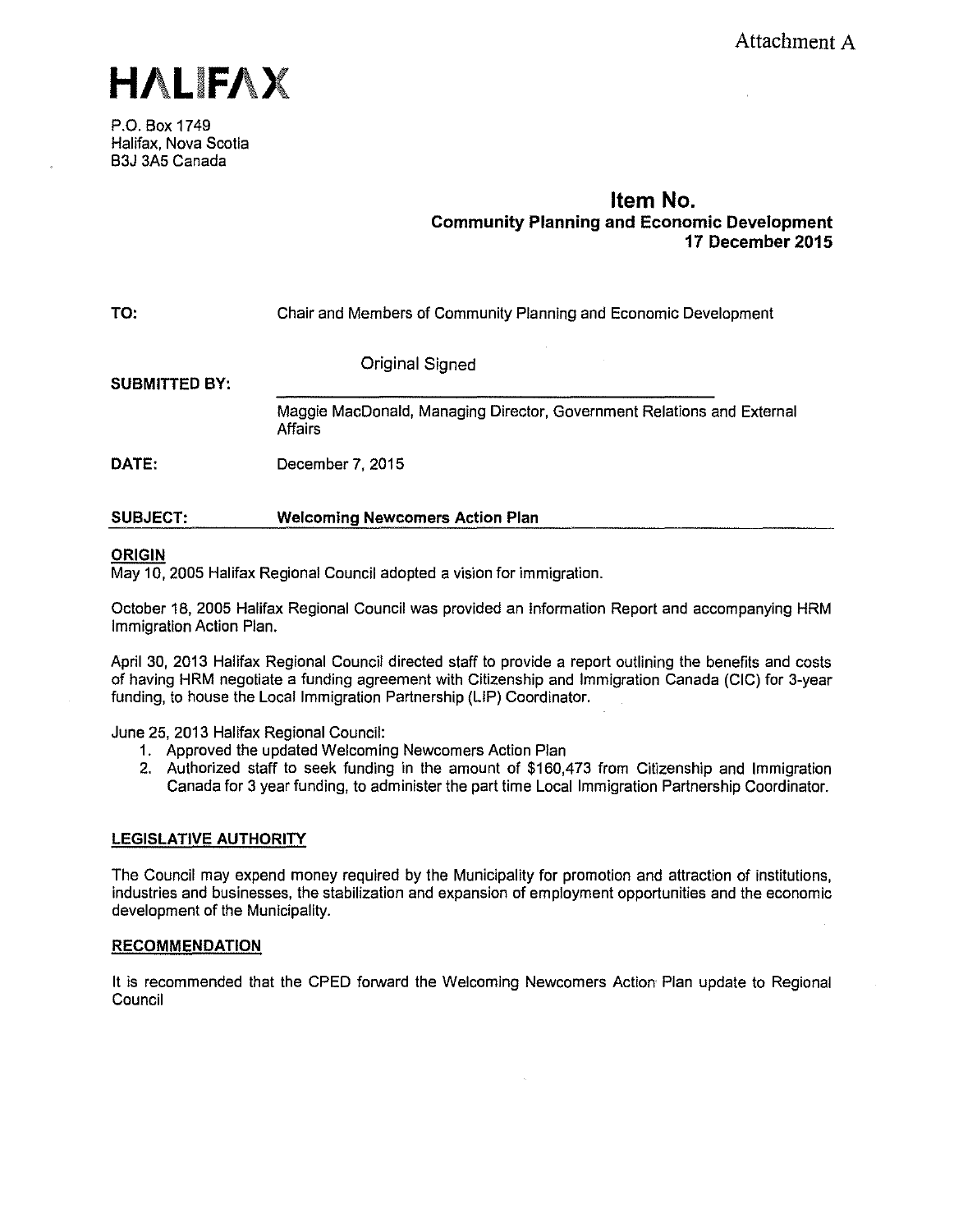#### **Community Planning & Economic Development- 2** •

#### **BACKGROUND**

Halifax Regional Municipality's first Immigration Action Plan was endorsed by Regional Council in 2005 along with a vision which states:

"Halifax Regional Municipality is a welcoming community where immigration is supported and encouraged. Halifax Regional Municipality will work with other levels of government and community partners to increase our collective cultural, social and economic diversity by welcoming immigrants to our community".

The plan was updated in June of 2013, and initiatives were identified which continue to move the Municipality towards being a more welcoming community to newcomers and residents alike. This Council approved updated plan was renamed "HRM's Welcoming Newcomers Action Plan.

Regional Council authorized staff to seek funding from CIC for 3 years, to administer a part time Local Immigration Partnership Coordinator. This update will also reflect LIP work up to September 2015.

The LIP Coordinator is a part time position funded by CIC to work on the following initiatives over the next 3 years (September 2013 - March 31, 2016):

- Develop a multi-sectorial partnership at the local community level, ensuring newcomer needs are integrated into the community planning process, identify community-specific strategic priorities, and implement action plans to improve newcomer outcomes;
- Provide coordination to the partnership;
- Develop indicators and report back on progress;
- Research best practices;
- Leverage partnerships within the community;
- Facilitate HRM staff meetings and organize community forum(s); and
- Take lead on education & promotion around the welcoming community initiative.

Local Immigration Partnership funding is meant to complement existing activities and assist to integrate and optimize programs and services to newcomers. In addition, the LIP initiative focusses on current successes in the community, working with what is already in place, and support organizations as they develop services to best meet the needs of newcomers to Halifax. Staff have submitted an application to the federal government for renewal of Local Immigration Partnership funding for the next three years.

#### **DISCUSSION**

#### **Welcoming Newcomer Plan**

The purpose of the Welcoming Newcomers Action Plan is to identify the outcomes and measures needed to achieve success in integrating and retaining newcomers and creating a welcoming and friendly community for all. The plan identifies five key outcomes for Business Units to track over a five year period.

HRM's Community Planning & Economic Development Standing Committee Terms of Reference, section 3.2.3 states the purpose of the Committee includes the oversight of the progress of HRM's Immigration Action Plan and related initiatives. Therefore, staff committed to providing regular updates to the committee on progress while implementing the updated five year plan. This report serves as an update on the above mentioned initiatives from June 2014 to September 2015.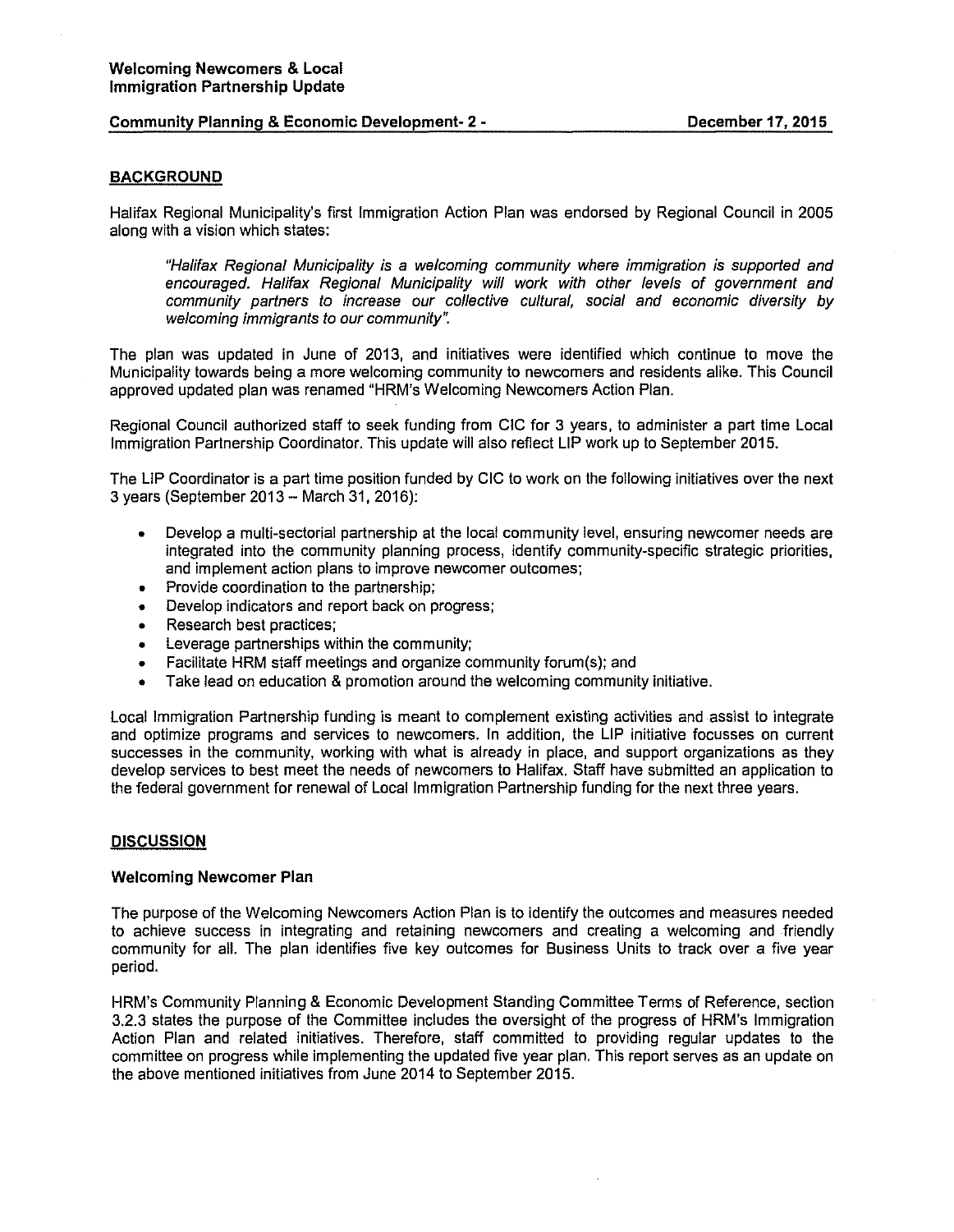#### **Community Planning & Economic Development- 3** - **December 17, 2015**

The following will highlight some of the more recent activities that support the Welcoming Newcomers Plan. A full update of activities is attached.

#### **Welcoming Newcomers Outcome 1: HRM communications tools are developed to serve and represent diverse groups:**

#### **Welcoming Newcomers Gulde**

Online Newcomers guide is completed and will be updated on a regular basis. Working with the LIP Advisory committee for ongoing evaluation of the guide to ensure it is meeting the needs of newcomers looking for information on municipal and community information. See http://www.halifax.ca/newcomers/index.php?output=xml no dtd&site=NSMUN HRM&client=NSM UN HRM&proxystylesheet=NSMUN HRM&g=Newcomers

#### **Rack Cards:**

Welcoming Newcomer Rack Cards have now been translated into Nepali, Farsi, Mandarin and Arabic. These cards need to be printed and when done they will be made available at the airport, ISANS, Libraries and community centers and other locations where newcomers have easy access. English versions of the rack cards have been distributed.

#### **Welcoming Newcomers Outcome 2: HRM programs and services support a welcoming community**

#### **Representation on municipal committees and boards:**

In 2015 targeted awareness and information on HRM recruitment session were held with the African Nova Scotian and Immigrant communities. This will continue into 2016. Through a LIP event "Get to know your Municipality" workshops were held on volunteering and how municipal government works. The municipality also has done outreach with the Multicultural Association of Nova Scotia (MANS) and the Immigrant Settlement Association of Nova Scotia (ISANS) on voting for permanent residents and applying for boards and committees.

#### **Welcoming Newcomers Outcome 3: HRM celebrates and enables a variety of cultural and creative opportunities**

#### **Event Funding:**

HRM will implement 3 new streams of event grant programs for the 2015/16 fiscal. Community and Cultural programs are governed by the Regional Event Administrative Order 2014-021-GOV, and will include Community Celebrations, Establish Community Events, Significant Anniversaries and Cultural Events.

The Tourism/ Economic Grant programs are governed by the Marketing Levy Special Event Reserve (MLSER) Administrative Order 2015-020-GOV, and will include Signature Events, Tourism Events, Emerging Events and Major Hosting Events.

Both large scale and smaller community events continue to offer volunteer opportunities from agencies such as the YWCA Immigration Centre, Fusion, and the Halifax Partnership. This interaction provides an opportunity for newcomers to meet other residents that share a common arts and culture or sporting interest, and helps establish a sense of belonging in the community.

HRM is currently implementing a more proactive approach to audience attraction and retention for its civic events program. By offering more youthful and dynamic elements in event programing, universities in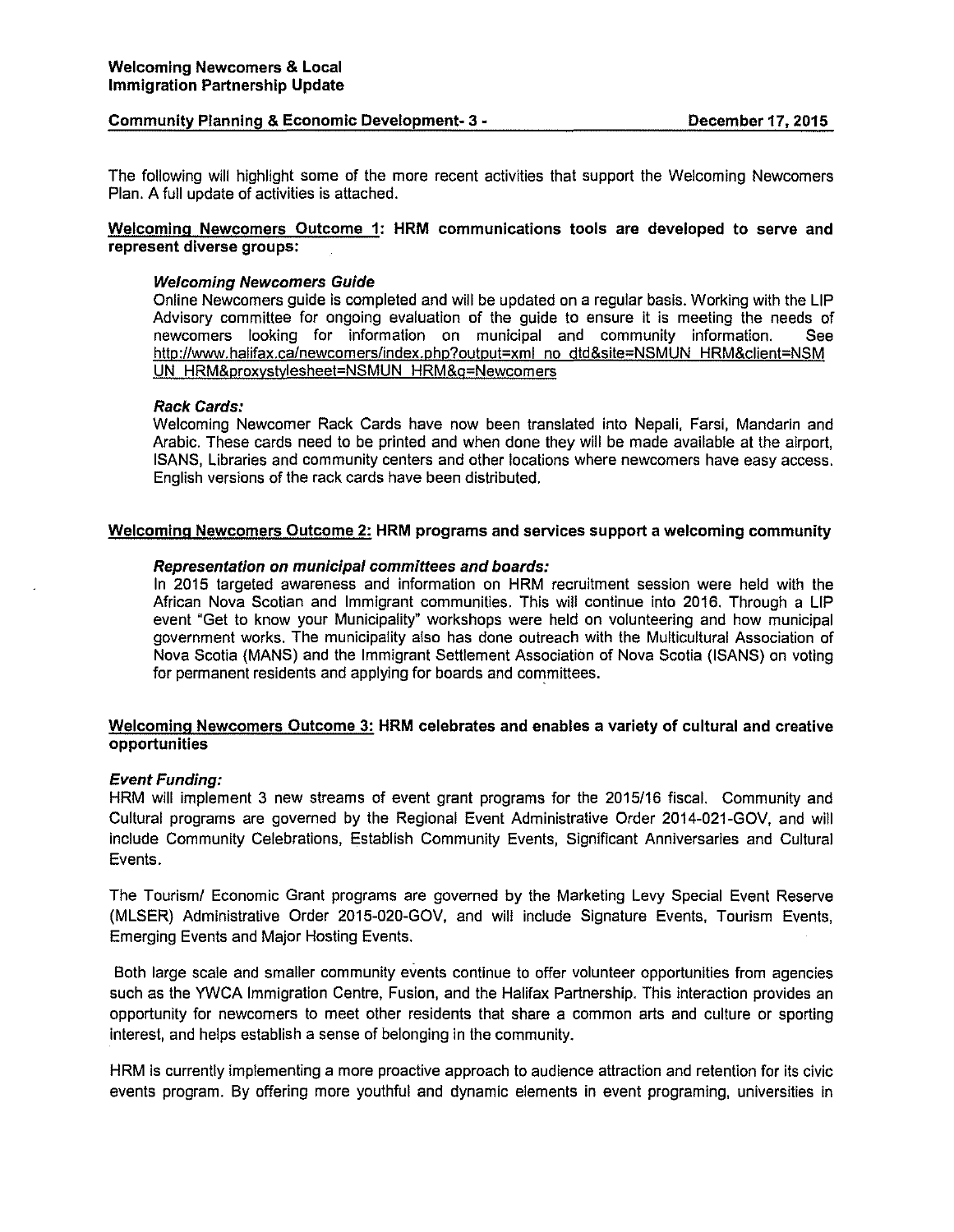#### Community Planning & Economic Development- 4 - **December 17, 2015**

Halifax are engaged with HRM to create partnerships that offer unique volunteer opportunities to the growing international student population.

Events play an important role in the development of some ethno-cultural groups - once again HRM received applications for grant funding from Jamaican, German, Caribbean, and Acadian non-profit groups whose revenues are sustained and whose profile is enhanced through their hosting or participation in a local festival. Examples include the Gala Latina, Multicultural Festival, and the Prismatic Arts Festival. Although these groups may be small in size, these events appear to have a significant impact on the participant group and help with deepening their connection to the broader community. In addition, HRM will open the third intake in January 2016 for the professional arts grant program which increases support (\$360,000) for creative opportunities across all communities.

#### Welcome Barbeque:

In 2015 the Welcome Barbeque for Newcomers celebrated its 10<sup>th</sup> anniversary. This event continues to grow in attendance each year and HRM provides both financial support and facilitation services. In 2013 the volunteer event committee established themselves as a not for profit society and were eligible to apply to the Festivals and Event funding program for the event in 2015. In some cases, events become the rationale for communities to form a non-profit organization, fostering ancillary programs and services which evolve over time to serve the community. In addition, this event builds awareness within the newcomer community to the corporate sponsorship network.

#### Welcoming Newcomers Outcome 4: HRM maximizes opportunities for increased stakeholder alignment, awareness, engagement and newcomer retention through partner organizations

#### Mayor's Welcome Reception:

The Mayor's Welcoming Reception for International Students was held on September 12, 2015. More than 300 international students were welcomed by Major Mike Savage, Nova Scotia Minister of Immigration and their university and community college presidents. This event is aimed at introducing International Students to their new city including information booths from various service providers. In addition to the partners who had booths last year, new partners were approached this year, including Nova Scotia Department of Immigration and the Conseil Communautaire du Grand-Havre representing the Francophone Community in Nova Scotia.

#### Local Immigration Partnership:

- A new part time LIP Coordinator was hired in August 2015.
- The LIP Advisory Committee met on a regular basis and includes representatives from ISANS, YMCA, Halifax Regional School Board, Greater Halifax Partnership, NS Department of Health & Wellness and the NS Office of Immigration.
- Sub-committees have been created around four themes of 1) Social & Cultural Inclusion; 2) Economic Integration & Growth; 3) Health & Well Being; and 4) Education. Subcommittees created actions plans and have been meeting on a regular basis.
- Priorities for the project to March 31, 2015 are:
	- o Design and implementation our communications strategy which will
		- Enhance communication between newcomers and service providers
		- Enhance and expedite intra-sector communication
		- Facilitate discussions and collaboration
		- Create communication channels with employers
		- Enhance the information sharing as to current and emerging needs so as to create a broader intra and inter-sector collaboration with a better capacity of response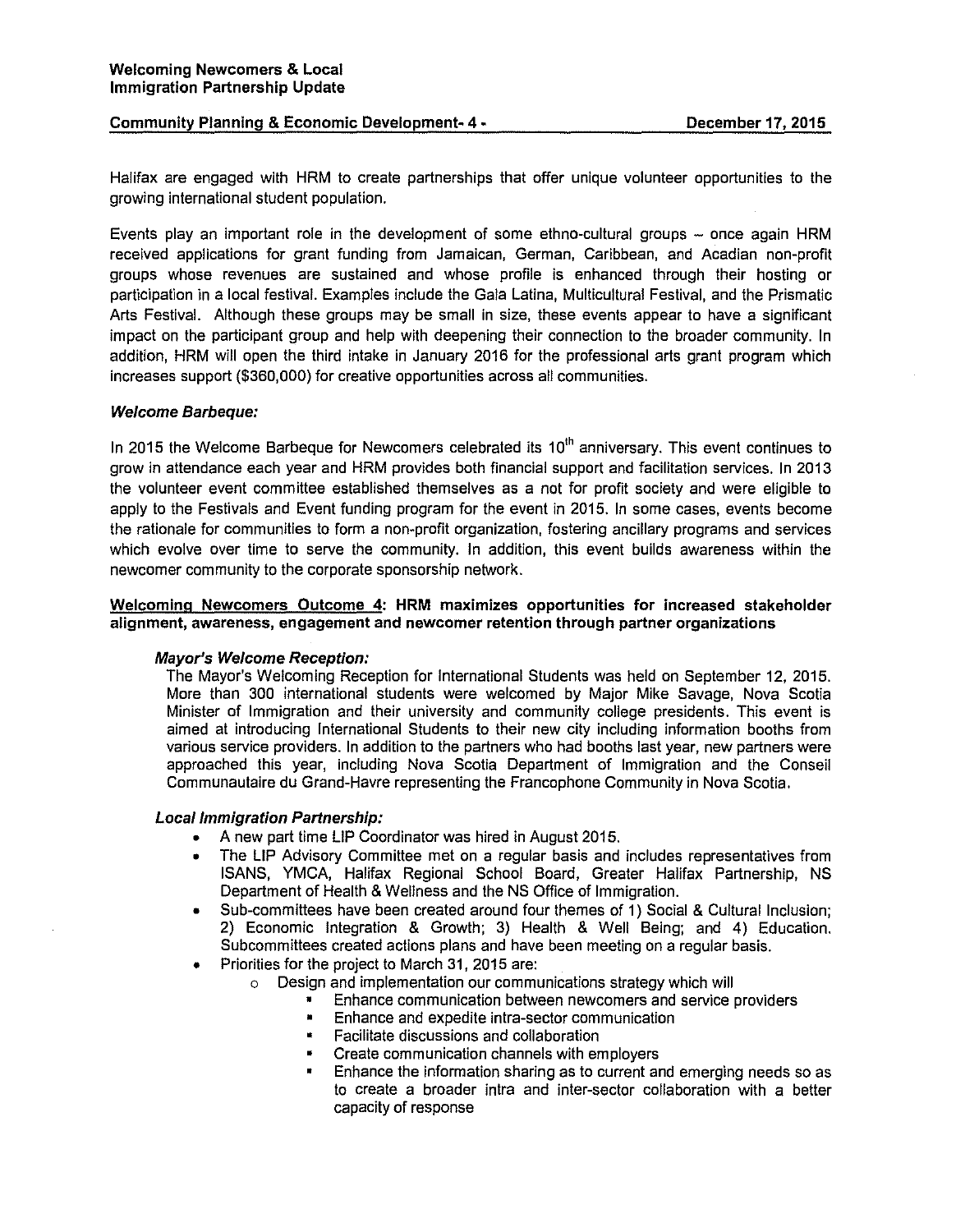#### **Community Planning & Economic Development- 5** •

- o Implementation and evaluation of subcommittee actions.
- o Publication of the Welcoming Newcomers Rack cards in Mandarin, Farsi, Arabic and Nepali (March 2016)
- o Overall project evaluation (March 2016)
- The LIP coordinator has been in communication with:
	- o Other LIPs across the Atlantic Region (St. John's, Newfoundland; Fredericton, New Brunswick; and Moncton, New Brunswick) to share best practices and resources.
	- o Manager of Immigration Partnerships of the Rural-Urban Immigration Pilot Project for Cape Breton to share best practices and resources.
	- o Communications Manager of Pathways to Prosperity Partnership, which is a Pan-Canadian alliance dedicated to primary and secondary research both at a national and regional level to help create more welcoming communities and promote the economic, social and civic integration of newcomers.
	- $\circ$  Communication with the coordinators of the 64 LIPs across the country through BaseCamp, with whom best practices are shared, current challenges are discussed and ideas are exchanged on a regular basis.
	- o The LIP Coordinator sits on the Halifax Languages Consortium. The LIP will help coordinate their efforts with the municipality and the province.
	- o Manager of Service Delivery and the Community Engagement Coordinator of Big Brothers Big Sisters of Greater Halifax to discuss a new initiative that will focus on serving newcomers' families.

#### **Event Participation/Coordination**

The LIP Coordinator has participated in the planning and/or delivery of the following events:

• Health Forum hosted by the LIP Health and Wellbeing Committee

**Welcoming Newcomers Outcome 5: HRM** staff value diversity and are provided with the appropriate tools to serve diverse client groups

• With the hiring of the Manager for Diversity and Inclusion, work has begun on the development of a regional diversity and inclusion framework.

#### **Cultural Competency Training for Staff:**

- The LIP Coordinator along with other members of the Diversity and Inclusion office developed and hosted a one day cultural competency workshop for HRM staff.
- Regional Police continue to provide diversity training to all members annually during block training.

#### **FINANCIAL IMPLICATIONS**

There are no financial implications at this time.

#### **COMMUNITY ENGAGEMENT**

Individual projects described within the body of the report have included public consultation of various degrees, including the Newcomers Welcome Guide and Rack Card; Diversity and Inclusion Framework; and Local Immigration Partnership initiatives.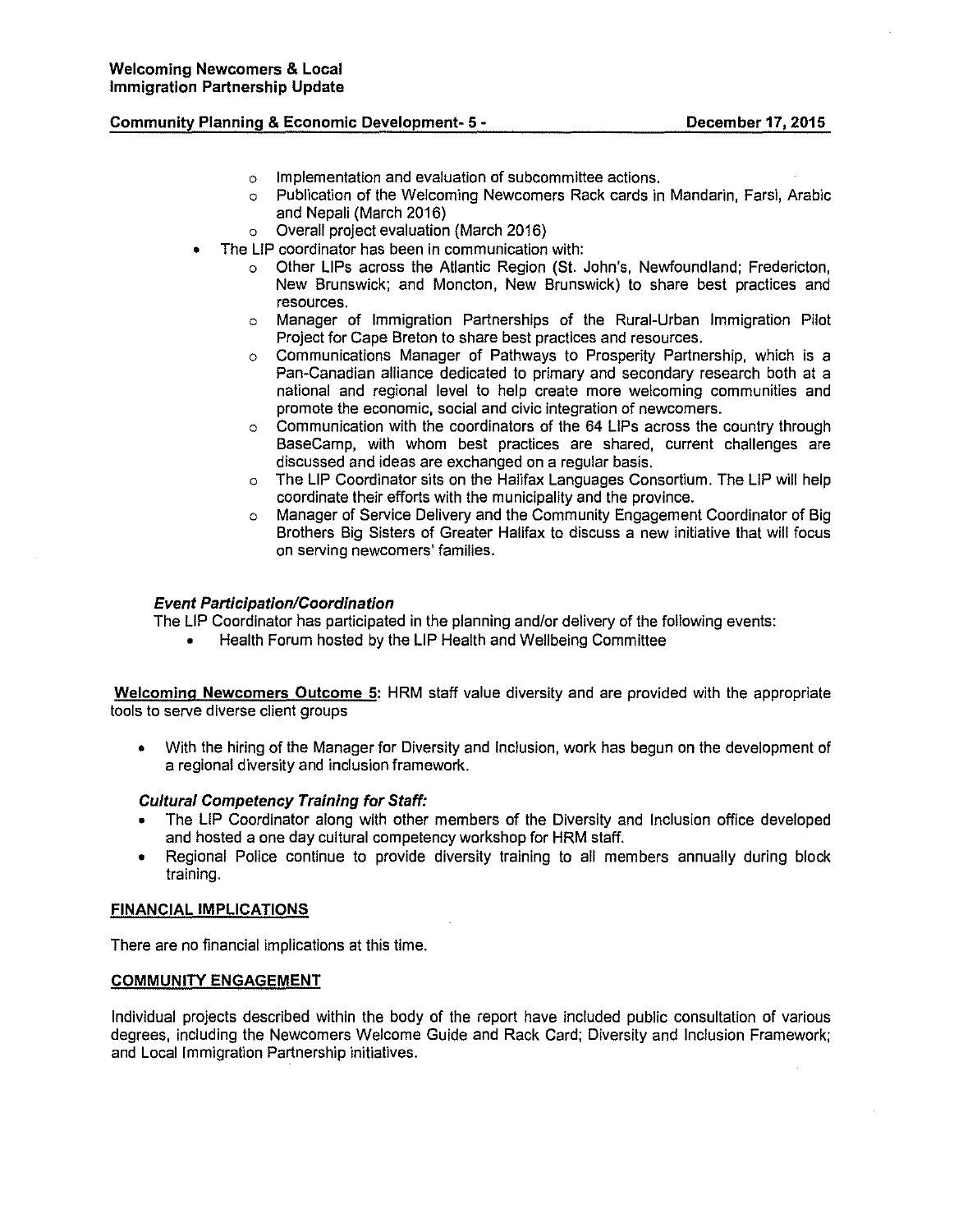#### **ENVIRONMENTAL IMPLICATIONS**

None

#### **ALTERNATIVES**

That the report not be accepted at the request of further information.

#### **ATTACHMENTS**

Detailed Welcoming Newcomers Action Plan Update

A copy of this report can be obtained online at http://www.halifax.ca/commcoun/index.php then choose the appropriate Community Council and meeting date, or by contacting the Office of the Municipal Clerk at 902.490.4210, or Fax 902.490.4208.

Report Prepared by: Tracey Jones-Grant Manager, Diversity and Inclusion 902.490.3677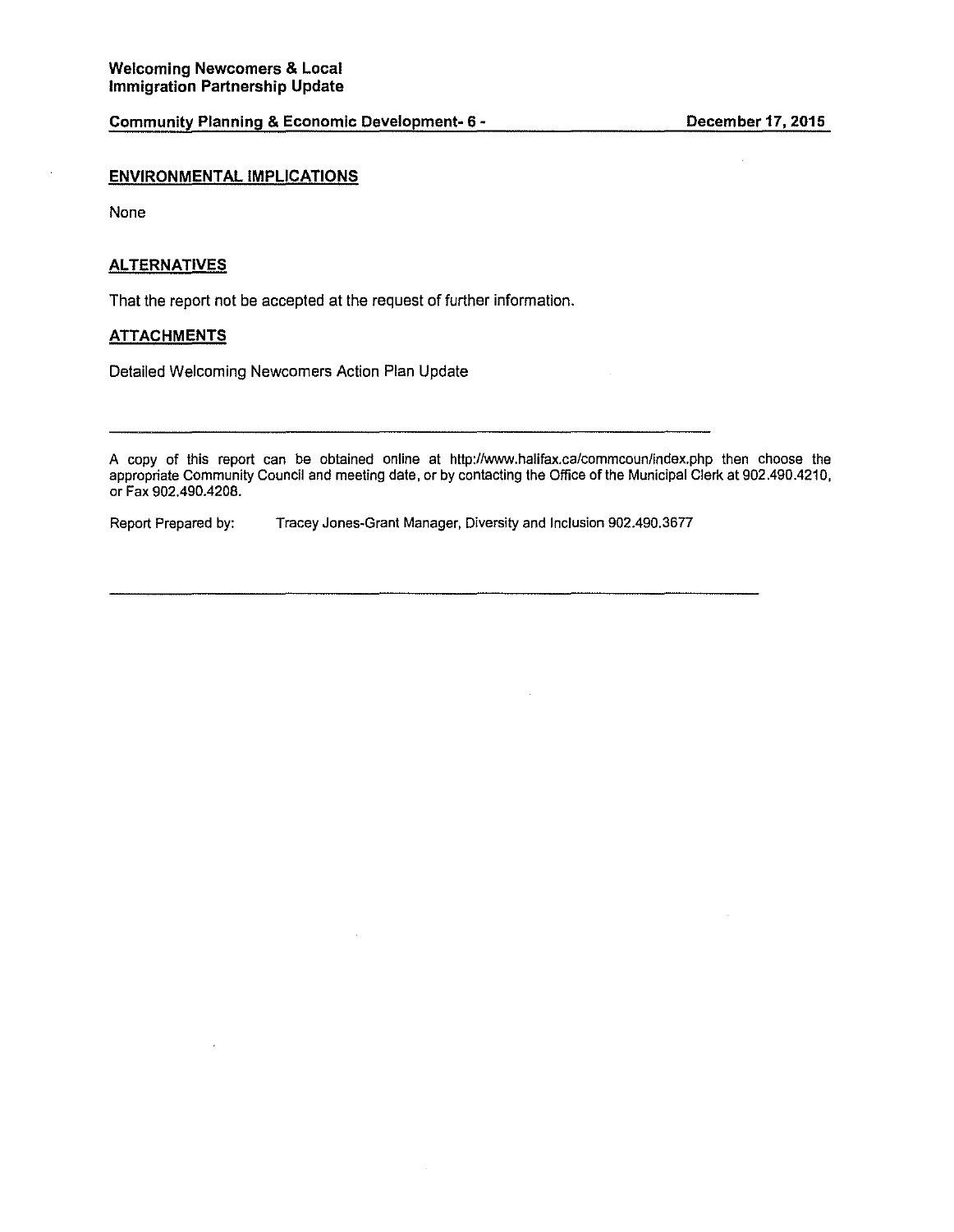| Outcome 1: HRM communication tools are developed to serve and represent diverse groups |                                                                          |                                                                     |                                                                                |  |
|----------------------------------------------------------------------------------------|--------------------------------------------------------------------------|---------------------------------------------------------------------|--------------------------------------------------------------------------------|--|
| Goals:                                                                                 |                                                                          | Lead(s):                                                            | Status:                                                                        |  |
| $\overline{1}$ .                                                                       | HRM will complete its Branding Strategy                                  | <b>Corporate Communications</b>                                     | Completed                                                                      |  |
| 2.                                                                                     | HRM will develop and utilize an immigrant "lens" when                    | <b>Corporate Communications</b>                                     | Developing such a lens needs to be done                                        |  |
|                                                                                        | developing external communications in an effort to eliminate             |                                                                     | by those with the subject expertise;                                           |  |
|                                                                                        | <b>barriers</b>                                                          |                                                                     | Communications can then use it as a lens                                       |  |
|                                                                                        |                                                                          |                                                                     | to assess communication actions and                                            |  |
|                                                                                        |                                                                          |                                                                     | products                                                                       |  |
| 3.                                                                                     | HRM will continue to make improvements to Halifax.ca in an               | <b>Corporate Communications</b>                                     | The Web Transformation Program                                                 |  |
|                                                                                        | effort to inform and engage diverse communities.                         |                                                                     | hosted four sessions for residents from                                        |  |
|                                                                                        |                                                                          |                                                                     | across the municipality, with a diverse                                        |  |
|                                                                                        | Promotional materials are representative of diversity in their design    |                                                                     | balance of participants (demographics)                                         |  |
|                                                                                        |                                                                          |                                                                     | to inform the design and architecture of                                       |  |
|                                                                                        |                                                                          |                                                                     | the new site; Newcomers is included in                                         |  |
|                                                                                        |                                                                          |                                                                     | the new taxonomy                                                               |  |
| 4.                                                                                     | HRM will revise the youth portion of HRM's website in an effort          | <b>Community &amp; Recreation</b><br><b>Services with Corporate</b> | Information related to programming and                                         |  |
|                                                                                        | to provide information to immigrant youth and assist with<br>integration | Communications                                                      | services as they relate to immigrant<br>youth needs to be reviewed and revised |  |
|                                                                                        |                                                                          |                                                                     | by content owners (P&R) and vetted by                                          |  |
|                                                                                        |                                                                          |                                                                     | <b>GREA; Corporate Communications will</b>                                     |  |
|                                                                                        |                                                                          |                                                                     | assist with editing and publishing                                             |  |
| 5.                                                                                     | HRM will update the Newcomers Guide and make it available                | <b>GREA</b>                                                         | Complete - ongoing updates for the                                             |  |
|                                                                                        | on Halifax.ca                                                            | <b>Corporate Communications</b>                                     | online Newcomers guide will be done on                                         |  |
|                                                                                        |                                                                          | GHP                                                                 | a regular basis                                                                |  |
| 6.                                                                                     | HRM will ensure the Newcomer Guide is made available in                  | <b>GREA</b>                                                         | Communications - I am unaware of the                                           |  |
|                                                                                        | remaining four most common languages spoken by newcomers                 | <b>Corporate Communications</b>                                     | status of translation of the Guide;                                            |  |
|                                                                                        | to HRM including: Mandarin, Spanish, Farsi, and Russian                  | <b>GHP</b>                                                          | Corporate Communications would be                                              |  |
|                                                                                        |                                                                          |                                                                     | involved only in the layout and                                                |  |
|                                                                                        |                                                                          |                                                                     | publishing of any translation                                                  |  |
| 7.                                                                                     | HRM will promote 311 as a tool for newcomers to get Municipal            | <b>Corporate Communications</b>                                     | <b>Corporate Communications applies 311</b>                                    |  |
|                                                                                        | program & service information translated                                 | <b>Community &amp; Recreation</b>                                   | promotion in most products; wherever                                           |  |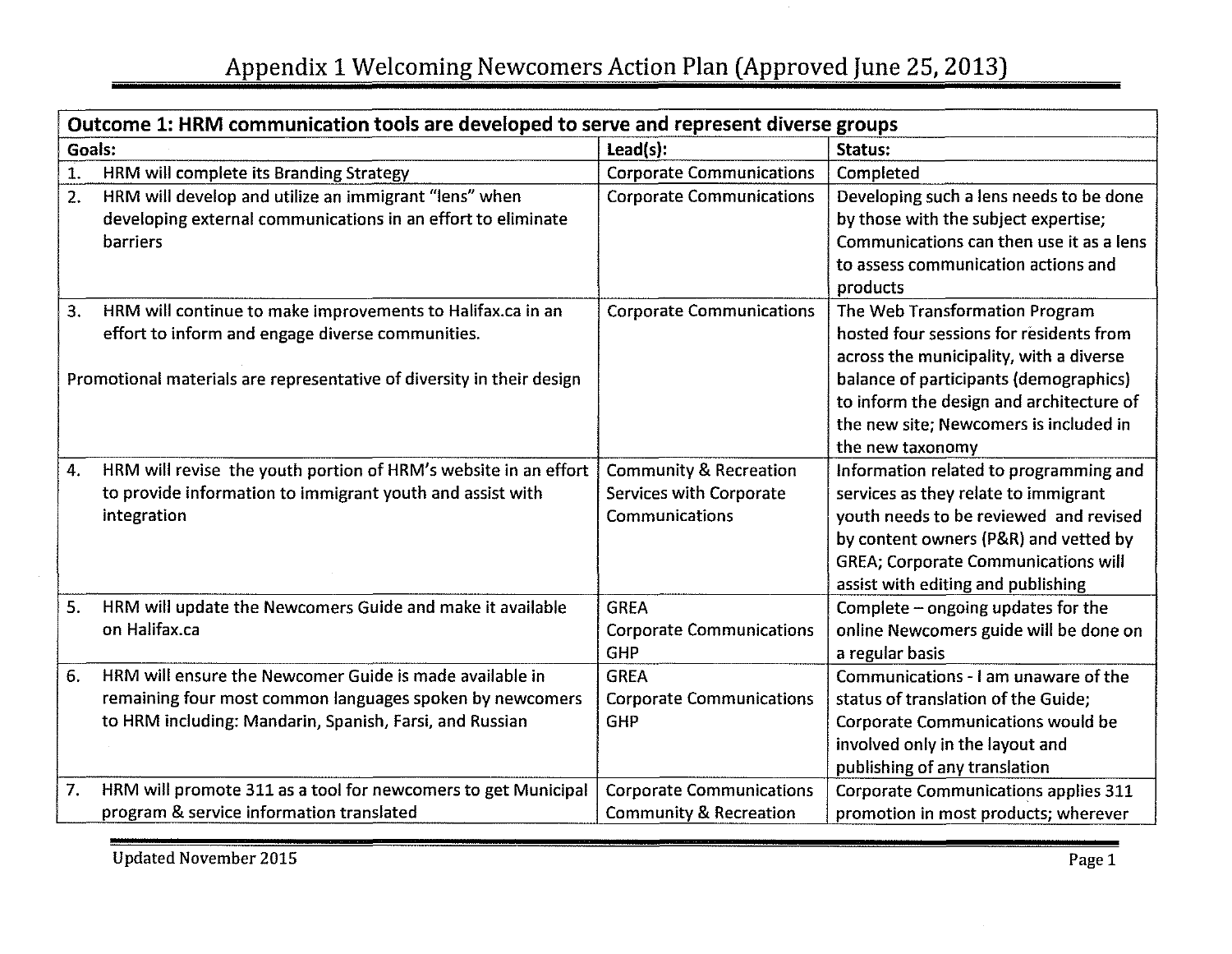|    |                                                                                                                                                 | <b>Services</b>                                      | possible and as appropriate, 311 will be<br>promoted to ensure language is not a<br>barrier to accessing municipal programs<br>and services |
|----|-------------------------------------------------------------------------------------------------------------------------------------------------|------------------------------------------------------|---------------------------------------------------------------------------------------------------------------------------------------------|
| 8. | HRM citizen contact centres and recreation facilities will be<br>used to provide information to assist newcomers                                | <b>Community &amp; Recreation</b><br><b>Services</b> | Ongoing                                                                                                                                     |
| 9. | HRM will create a French Solid Waste Householder Guide, and<br>promote the Arabic and Mandarin versions                                         | Solid Waste & Corporate<br>Communications            | Mandarin completed. Translation<br>services for Arabic in progress.                                                                         |
|    | 10. HRM will work with the Greater Halifax Partnership (GHP)<br>develop communications related to the attraction and retention<br>of immigrants | GREA/GHP                                             | Work continues through the HRM LIP<br>through the Economic Integration sub<br>committee                                                     |

| Lead(s):<br>Goals:<br>11. HRM will work with immigrants and Immigrant Services<br><b>GREA</b><br>Association of Nova Scotia (ISANS) to identify specific challenges | Outcome 2: HRM programs and services support a welcoming community                                                                                                                                                                                                                                                                                                                                                                    |  |  |  |
|---------------------------------------------------------------------------------------------------------------------------------------------------------------------|---------------------------------------------------------------------------------------------------------------------------------------------------------------------------------------------------------------------------------------------------------------------------------------------------------------------------------------------------------------------------------------------------------------------------------------|--|--|--|
|                                                                                                                                                                     | Status:                                                                                                                                                                                                                                                                                                                                                                                                                               |  |  |  |
| faced by newcomers and improve municipal service provision                                                                                                          | Work continues with the HRM LIP.<br>Education subcommittee working on a<br>"barriers" document; Cultural Proficiency<br>workshop hosted for service providers;<br>Health forum hosted by Health<br>Committee; Advisory committee has<br>identified communication as a priority to<br>March 21/15. Focus will be on how to<br>support service providers and HRM on<br>addressing challenges faced by<br>newcomers settling in Halifax. |  |  |  |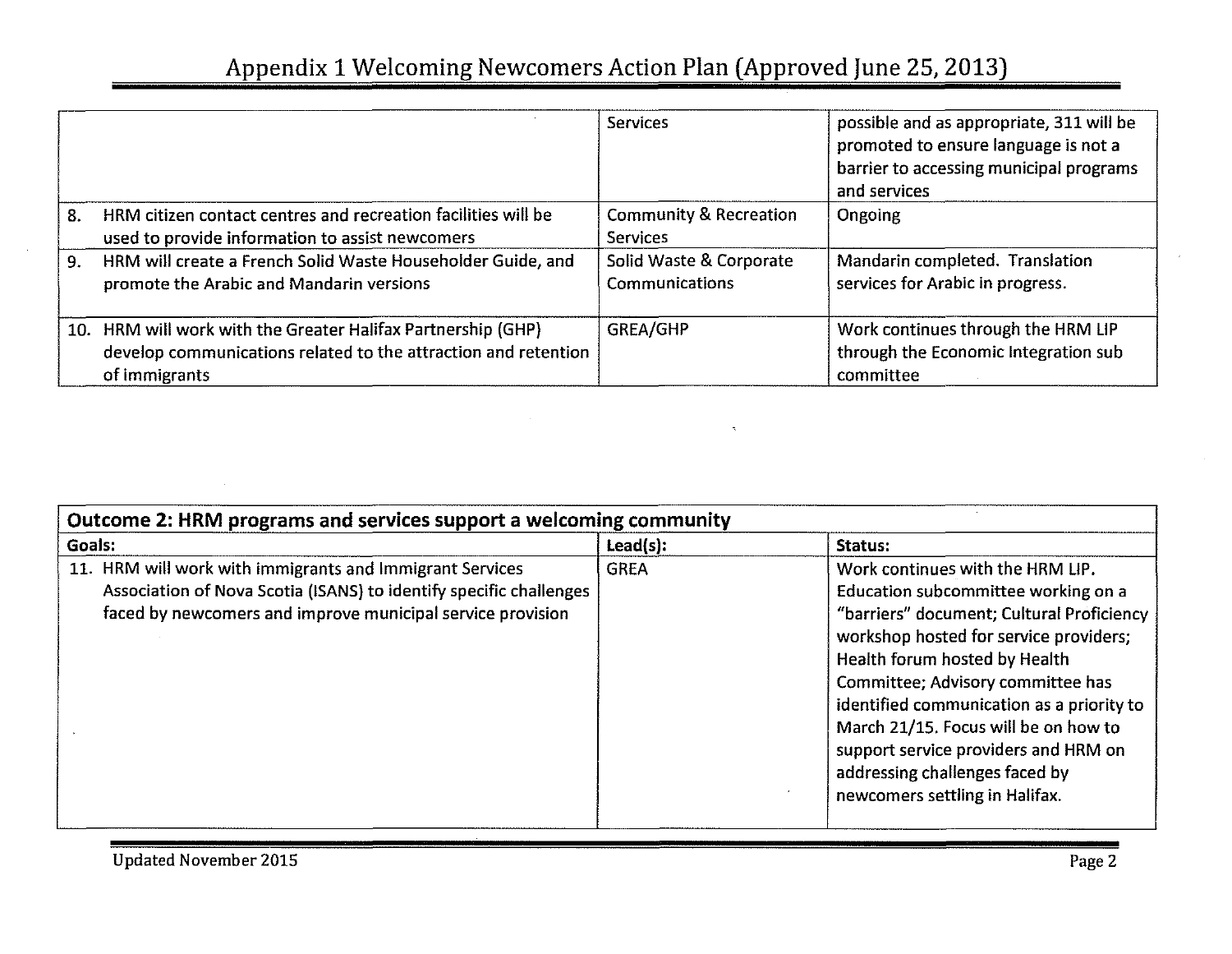# Appendix 1 Welcoming Newcomers Action Plan (Approved June 25, 2013)

| 12. HRM will continue to review areas which have the potential to<br>impact demands for recreation and leisure infrastructure and<br>resources on an ongoing basis. This review will include the need<br>for culturally specific programs. | <b>Community &amp; Recreation</b><br><b>Services</b>                                         | Individual review of existing and<br>proposed cultural facilities and program<br>delivery in advance of process to conduct<br>Cultural Spaces Plan: i.e. Khyber building,<br>Shakespeare by the Sea building, Point<br>Pleasant Lodge                                                                                                                                                       |
|--------------------------------------------------------------------------------------------------------------------------------------------------------------------------------------------------------------------------------------------|----------------------------------------------------------------------------------------------|---------------------------------------------------------------------------------------------------------------------------------------------------------------------------------------------------------------------------------------------------------------------------------------------------------------------------------------------------------------------------------------------|
| 13. HRM Community Recreation Services regards equal access to<br>their programs and services as paramount.<br>Outreach/Accessible/Inclusive Services is identified as a<br>strategic outcome within the recreation blue print.             | <b>Community &amp; Recreation</b><br><b>Services</b>                                         | Fun Van implemented in 2015<br>Increased opportunities for free<br>programming including inline skating,<br>biking, etc at the Emera Oval,<br>continuation of free swimming lessons at<br>beaches<br>Additional open gym times have been<br>offered                                                                                                                                         |
| 14. Language interpretation services will be made available through<br>a contract agency, at HRM's citizen contact centres                                                                                                                 | <b>Community &amp; Recreation</b><br>Services (note: this is now<br>with Operations Support) | Ongoing, provide translation in over 150<br>languages.                                                                                                                                                                                                                                                                                                                                      |
| 15. HRM will increase efforts to involve diverse representation on<br>municipal committees and boards in alignment with the Council<br>approved Public Appointment Policy adopted in 2011                                                  | Regional Council/<br>City Clerk's Office                                                     | <b>Targeted awareness and recruitment</b><br>specifically to Newcomers (Newcomers<br>open house) and African Nova Scotian<br>community in 2015 will continue into<br>2016.<br>Workshop on Volunteering in HRM at<br>Newcomers "Get to Know your City"<br>event April 2015<br><b>Workshop on How Municipal</b><br>government Works at Newcomers " Get<br>to Know your City" event April 2015 |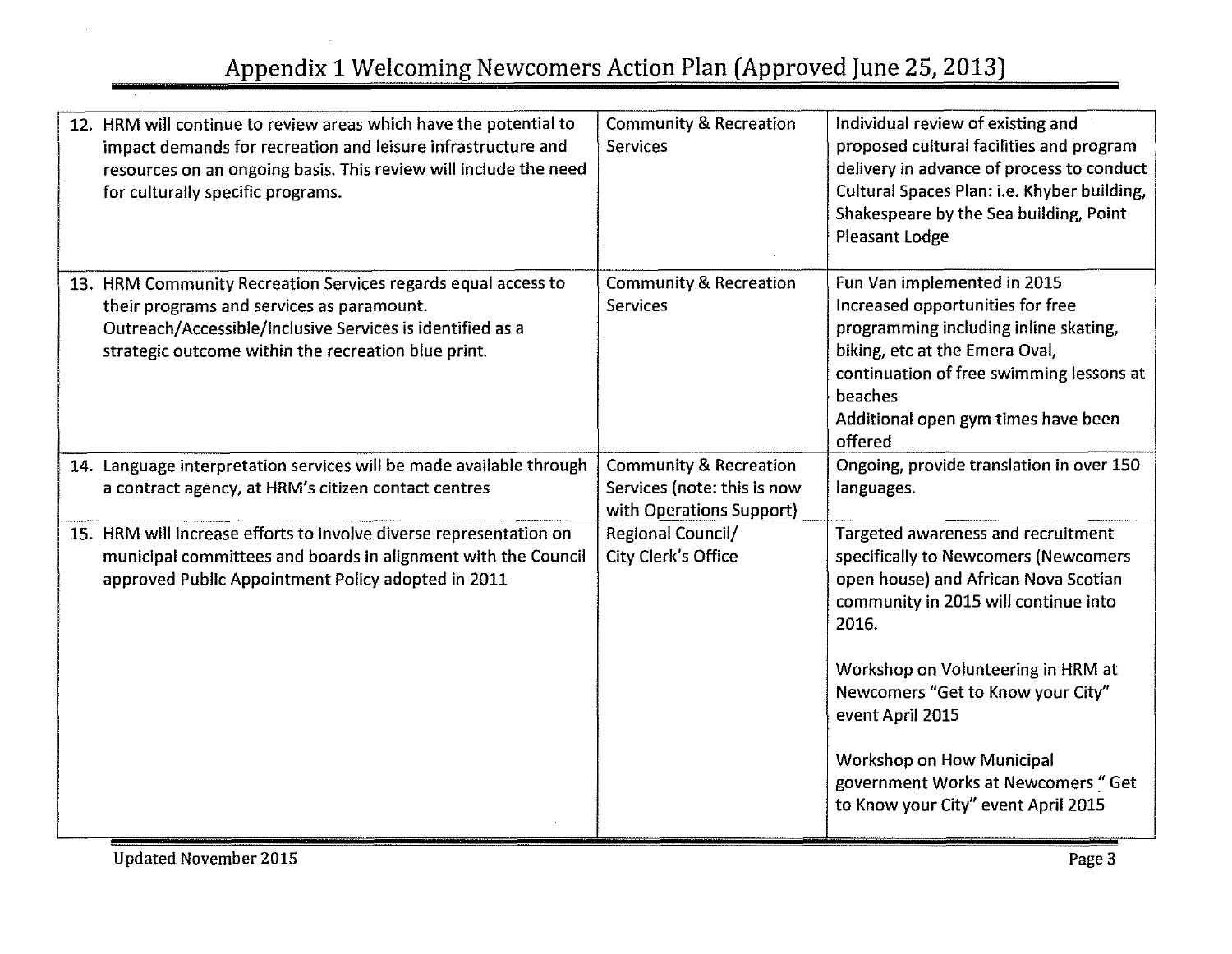| Opportunity continues to "self-identify"<br>on applications to Board & Committee                                                              |
|-----------------------------------------------------------------------------------------------------------------------------------------------|
| Outreach to Multi-Cultural Association of<br>NS and ISANS re: voting for permanent<br>residents and applying to Boards &<br><b>Committees</b> |
| Public Appointment Analyst Intern - will<br>more formally coordinate outreach to<br>communities across Halifax in 2016                        |

| Outcome 3: HRM celebrates and enables a variety of cultural and creative opportunities                                         |                                                      |                                                                                                                                                                                                                                                                                                                                                                                       |  |
|--------------------------------------------------------------------------------------------------------------------------------|------------------------------------------------------|---------------------------------------------------------------------------------------------------------------------------------------------------------------------------------------------------------------------------------------------------------------------------------------------------------------------------------------------------------------------------------------|--|
| Goals:                                                                                                                         | $\textsf{lead}(s)$ :                                 | Status:                                                                                                                                                                                                                                                                                                                                                                               |  |
| The Mayor or designate and Regional Councillors will participate in<br>citizenship ceremonies and welcome newcomers to Halifax | Mayor's Office/Councillor<br><b>Support Office</b>   | Ongoing                                                                                                                                                                                                                                                                                                                                                                               |  |
| HRM civic events and recreation are inclusive and welcoming<br>HRM will host an annual welcome barbeque and potluck            | <b>Community &amp; Recreation</b><br><b>Services</b> | <b>HRM Operational Events program</b><br>(assessment of funding allocations<br>completed and approved ) includes:<br>Planning, financial support,<br>delivery and logistical support<br>of cultural and arts festivals and<br>events such as Natal Day,<br>Canada Day, Hopscotch, Halifax<br><b>Explosion Commemoration</b><br>Increased attendance at 2015<br>Welcome Barbeque event |  |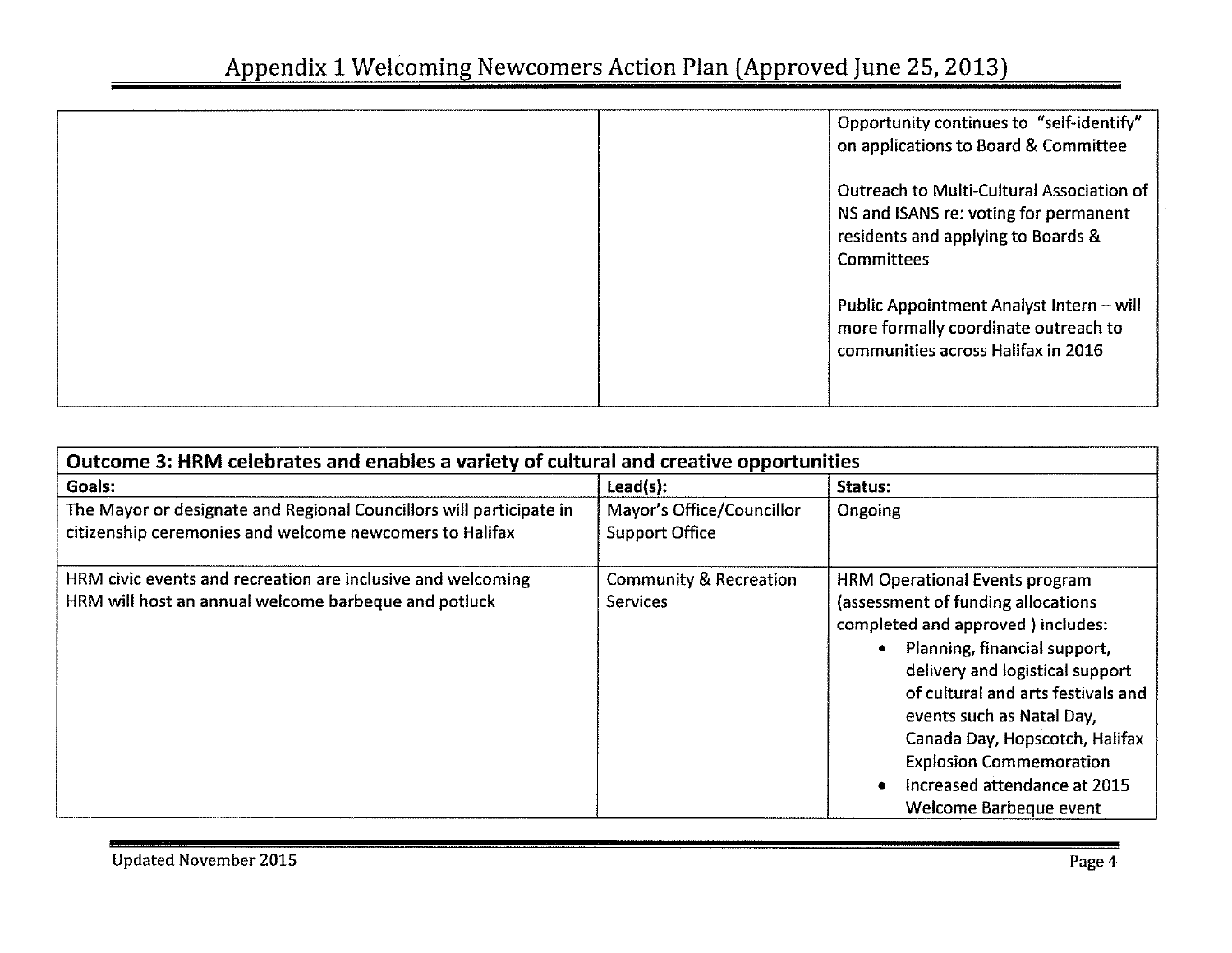|                                                                                                                                                                                                                                                                                                                                                                                                                                                                              |                                                                                   | Increased staff support to<br>۰<br><b>Volunteer Committee for 2015</b><br>event                                                                                                                                                                                                                                                                                                                                                                                                                                                                 |
|------------------------------------------------------------------------------------------------------------------------------------------------------------------------------------------------------------------------------------------------------------------------------------------------------------------------------------------------------------------------------------------------------------------------------------------------------------------------------|-----------------------------------------------------------------------------------|-------------------------------------------------------------------------------------------------------------------------------------------------------------------------------------------------------------------------------------------------------------------------------------------------------------------------------------------------------------------------------------------------------------------------------------------------------------------------------------------------------------------------------------------------|
| Through the HRM Community Grants Program and other funding<br>mechanisms, the Municipality will support events that promote<br>community history and diversity                                                                                                                                                                                                                                                                                                               | <b>Community &amp; Recreation</b><br><b>Services</b>                              | Phase 1 of cultural artifact inventory<br>project completed, phase 2 initiated<br>100 <sup>th</sup> Anniversary Halifax Explosion<br><b>Commemoration Committee and Legacy</b><br>& funding programs                                                                                                                                                                                                                                                                                                                                            |
| HRM will support artistic diversity, ethno-cultural, indigenous and<br>culturally diverse communities including broad social-economic<br>representation by:<br>Developing the public art policy<br>Diversifying HRM's public art and events to represent various<br>cultures<br>Increasing investment in a variety of cultural and creative<br>opportunities in the Regional Centre<br><b>Updating HRM's Cultural Strategy</b><br><b>Developing Social Heritage Strategy</b> | <b>Community &amp; Recreation</b><br><b>Services</b><br>Planning & Infrastructure | Public Art opportunities w/infrastructure<br>improvements (Cenotaph maintenance<br>and Afghanistan inscription, Cogswell<br>Interchange, Fort Needham memorial,<br><b>Greater Hammonds Plains &amp; Lucasville</b><br>Memorial)<br>Partnership projects with Sculpture Nova<br>Scotia- Black Cultural Centre, NSCAD<br><b>Arts Halifax Committee</b><br>Increased support to Multicultural<br>Festival, Prismatic Arts Festival, Iranian<br><b>Festivals</b><br>Realignment and program specific<br>funding in Regional Events Grant<br>Program |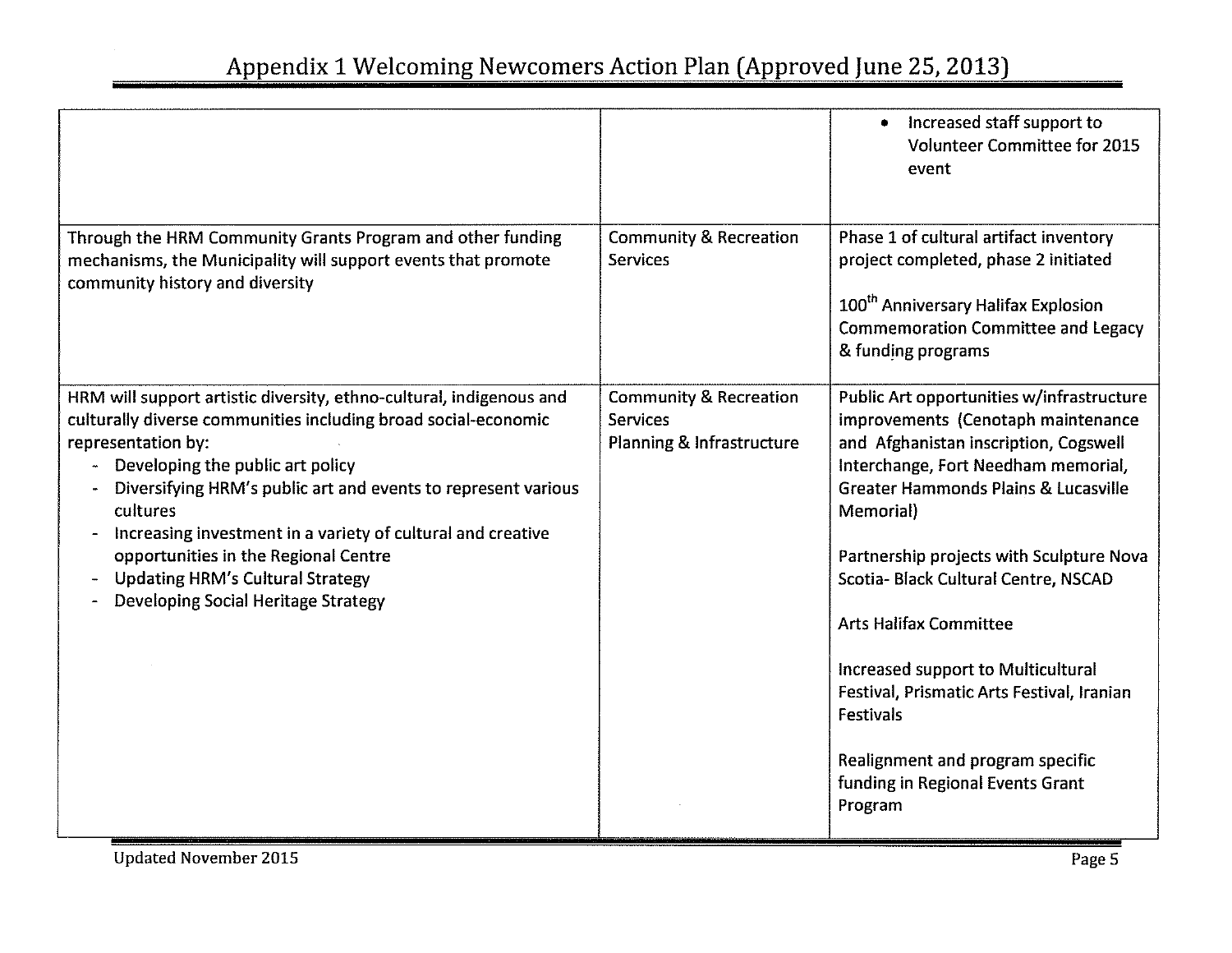| \$200,000 to Cultural Festivals and<br>Showcases program                                                               |
|------------------------------------------------------------------------------------------------------------------------|
| Interim Grants for Professional Arts<br><b>Organizations Program</b>                                                   |
| Alignment with Federal Canada 150<br>program                                                                           |
| <b>Tourism Marketing: increased DH</b><br>support on major hosting events                                              |
| Ad hoc stakeholder committee, strategic<br>event attraction and retention to align<br>with Provincial Tourism strategy |

# **Outcome 4: HRM maximizes opportunities for increased stakeholder alignment, awareness, engagement and newcomer retention through partner organizations**

| Goals:                                                             | $\textsf{lead}(s)$ : | Status:                                       |
|--------------------------------------------------------------------|----------------------|-----------------------------------------------|
| HRM assist the Greater Halifax Partnership to provide programs and | <b>GREA</b>          | Brand: The launch of the brand included       |
| communications related to attraction and retention of immigrants   |                      | the website www.Halifaxdefined.ca, this       |
| such as:                                                           |                      | website is a showcase for the new brand       |
| - Connector Program                                                |                      | an outlines how the new brand was             |
| - Immigration Employer Support Program                             |                      | chosen and what the new brand means           |
| - Coop and Internship Programs                                     |                      | to the community.                             |
| - Mayor's Welcoming Event for International Students               |                      | The Greater Halifax Partnership changed       |
| - Branding Strategy                                                |                      | its name to Halifax Partnership and is        |
|                                                                    |                      | now aligned to the new Halifax brand.         |
|                                                                    |                      | <b>Halifax Partnership Connector Program:</b> |
|                                                                    |                      | The Partnership has presented upon the        |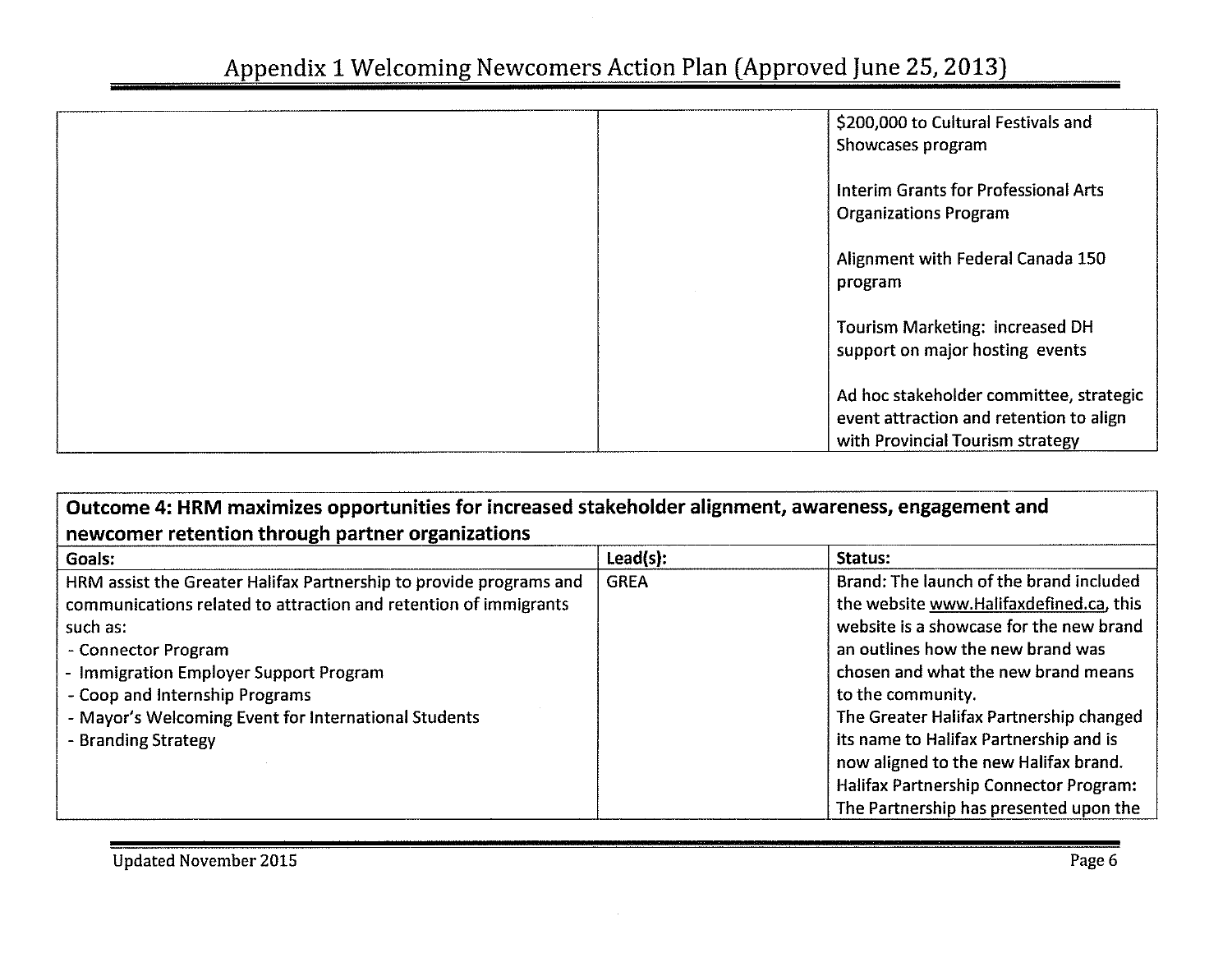| benefits of being a Connector at over                                                                                                                                                                                                                                                                               |
|---------------------------------------------------------------------------------------------------------------------------------------------------------------------------------------------------------------------------------------------------------------------------------------------------------------------|
| 100 career, program and networking                                                                                                                                                                                                                                                                                  |
|                                                                                                                                                                                                                                                                                                                     |
| events so far this fiscal year.                                                                                                                                                                                                                                                                                     |
| Halifax Connector Program results for Q1                                                                                                                                                                                                                                                                            |
| and Q2 of 2015-2016 are:                                                                                                                                                                                                                                                                                            |
| 205 new participants (64<br>immigrants; 85 international<br>students; 56 recent local<br>graduates);<br>49 new Connectors;<br>96 jobs found (27 immigrants; 39<br>international students; 30 recent<br>local graduates); and,<br>28 speed interviews (3<br>immigrants; 23 international<br>students; 2 recent local |
| graduates).                                                                                                                                                                                                                                                                                                         |
| Since its creation, the Halifax Connector                                                                                                                                                                                                                                                                           |
| Program has included 1,450 participants                                                                                                                                                                                                                                                                             |
| and 812 Connectors to create 652 job                                                                                                                                                                                                                                                                                |
| placements.(April - Sept. 2015)                                                                                                                                                                                                                                                                                     |
| Mayors Welcome Reception: Held on                                                                                                                                                                                                                                                                                   |
| September 12, 2015. More than 300                                                                                                                                                                                                                                                                                   |
| international students were welcomed                                                                                                                                                                                                                                                                                |
| by Major Mike Savage, Nova Scotia                                                                                                                                                                                                                                                                                   |
| Minister of Immigration and their                                                                                                                                                                                                                                                                                   |
| University presidents. This event is                                                                                                                                                                                                                                                                                |
| aimed at introducing International                                                                                                                                                                                                                                                                                  |
| Students to their new city including                                                                                                                                                                                                                                                                                |
| information booths from various service                                                                                                                                                                                                                                                                             |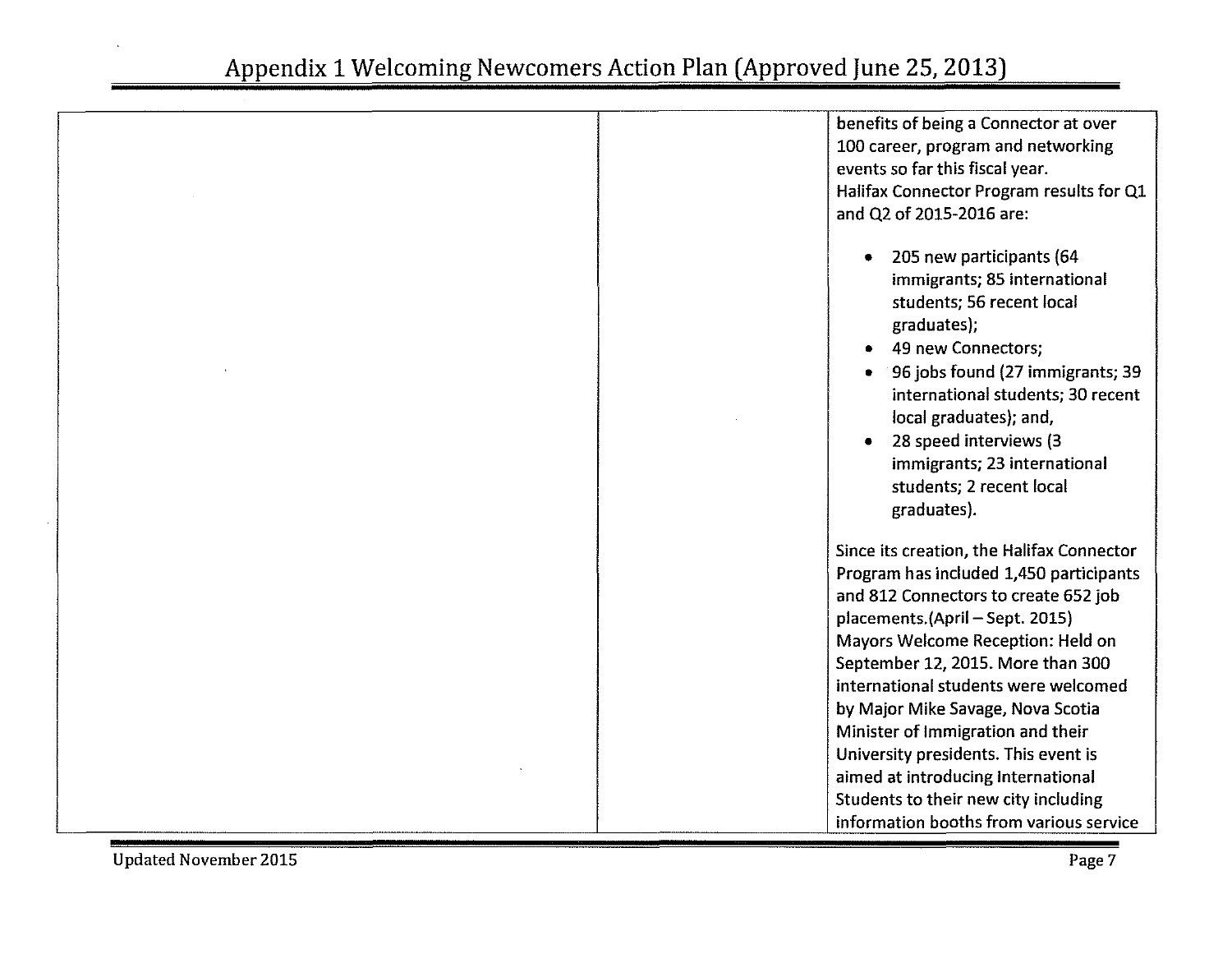|                                                                                                                                                                                              |             | providers. In addition to the partners<br>who had booths last year, new partners<br>were approached this year, including<br>Nova Scotia Department of Immigration<br>and the Conseil Communautaire du<br>Grand-Havre representing the<br>Francophone Community in Nova Scotia.                                                                                                    |
|----------------------------------------------------------------------------------------------------------------------------------------------------------------------------------------------|-------------|-----------------------------------------------------------------------------------------------------------------------------------------------------------------------------------------------------------------------------------------------------------------------------------------------------------------------------------------------------------------------------------|
| HRM will support the development of coordinated strategies and<br>work with community partners in an effort to bring immigrant<br>settlement and integration into broader planning processes | <b>GREA</b> | HRM LIP has been working with partners<br>on significant settlement issues such as<br>Heath, Education, Employment and<br>Integration. Work has begun to look at<br>how to support Syrian Refugees (and all<br>Refugees who come to HRM), LIP<br>coordinator is a member of the Diversity<br>and Inclusion team bringing issues<br>related to immigrant services to the<br>table. |
| HRM's Partners in Policing Cultural Diversity Committee will advance<br>and promote positive relations between HRM Partners in Policing<br>and culturally diverse communities                | <b>HRP</b>  | We continue to be part of the<br>multicultural working group that meets<br>once a month. Work continues with<br><b>ISANS in regards to law awareness</b><br>workshops with newcomers                                                                                                                                                                                              |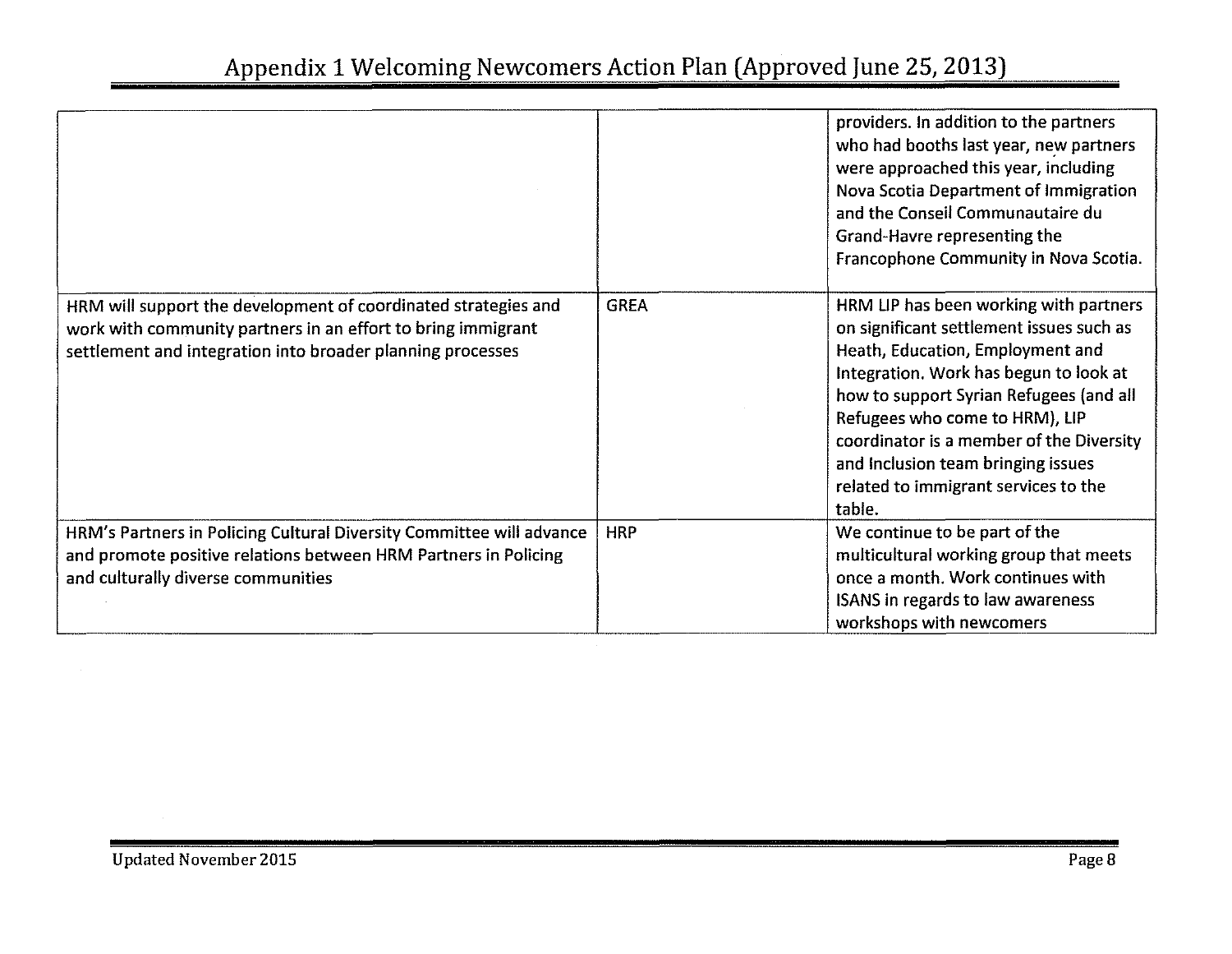| Outcome 5: HRM staff value diversity and are provided with the appropriate tools to serve diverse client groups                                                                                                                                                                                               |                                                      |                                                                                                                                                                                                                                                                                                     |  |
|---------------------------------------------------------------------------------------------------------------------------------------------------------------------------------------------------------------------------------------------------------------------------------------------------------------|------------------------------------------------------|-----------------------------------------------------------------------------------------------------------------------------------------------------------------------------------------------------------------------------------------------------------------------------------------------------|--|
| Goals:                                                                                                                                                                                                                                                                                                        | Lead(s):                                             | Status:                                                                                                                                                                                                                                                                                             |  |
| HRM will develop a Corporate Diversity Framework and Strategy<br>inclusive of individual business unit goals and report to the CAO<br>annually                                                                                                                                                                | <b>Human Resources</b><br>(HR)/GREA                  | Diversity and Inclusion division has been<br>established, Manager hired.<br>Work has begun on the development of<br>the Diversity and Inclusion framework<br>including discussions with Directors and<br>other HRM staff.<br>Best practices research completed,<br>framework outline in draft form. |  |
| The Halifax Regional Police Diversity Action Team will support<br>initiatives within the Department to promote and encourage<br>diversity in the workplace                                                                                                                                                    | <b>HRP</b>                                           | Diversity Training is delivered to all<br>members annually during block training.<br>All new members receive all diversity<br>training that was delivered to date of<br>hiring                                                                                                                      |  |
| HRM will continue to provide training for customer service and<br>front-line public facing employees in cultural competencies and<br>valuing diversity to:<br>Performance accountabilities for recognizing diversity are<br>developed<br>Supervisors model appropriate behavior and hold staff<br>accountable | <b>HR</b><br><b>Halifax Regional Police</b><br>(HRP) | Training is held annually                                                                                                                                                                                                                                                                           |  |
| HRM will strive to employ a workforce that is representative of the<br>population they serve                                                                                                                                                                                                                  | <b>HR</b>                                            | Ongoing                                                                                                                                                                                                                                                                                             |  |
| HRM will continue to utilize the Community Engagement Strategy<br>when consulting with the public, to improve outreach to under-<br>represented groups and those who experience barriers to<br>participation                                                                                                  | <b>All Business Units</b>                            | Ongoing                                                                                                                                                                                                                                                                                             |  |

Updated November 2015 Page 9